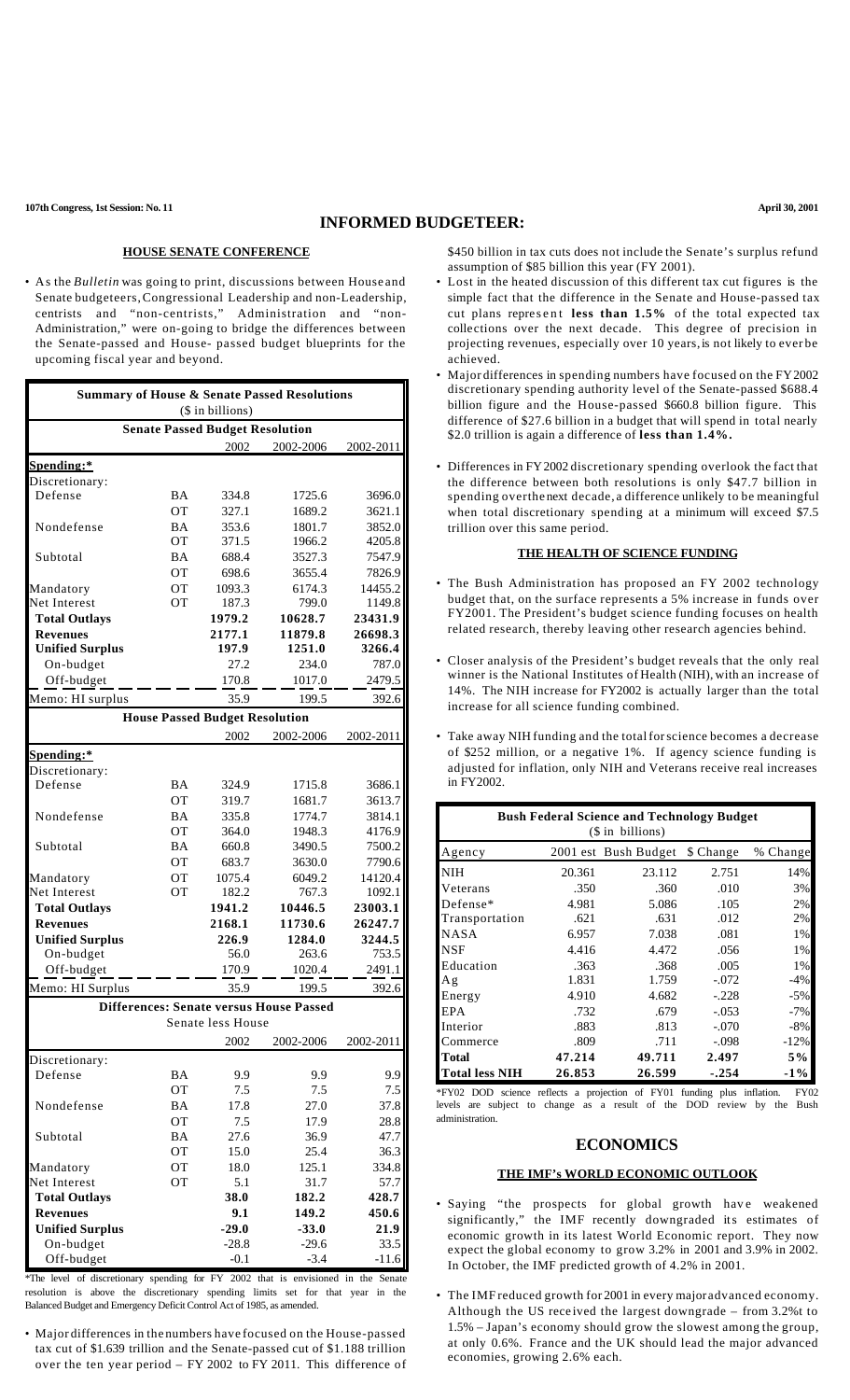- The IMF suggests three reasons why the global slowdown will be moderate and relatively short. First, in the US, the decline in longterm interest rates in 2000 and the decline in short-term interestrates in 2001 should encourage growth by the second half of the year. Second, with inflation risks generally on the wane worldwide and many advanced countries enjoying favorable fiscalpositions,central banks have room to loosen monetary policy and governments have roomto loosen fiscal policy. Third, due to the reduction in countries with "soft" pegged exchange rate systems, emerging market countries are less vulnerable to external economic shocks.
- The IMF makes some recommendations for the world's leading economies. The US should further reduce interest rates and enact "moderate" tax cuts. Japan should aggressively implement its new (looser) framework for monetary policy and address underlying structuralweaknesses, particularly in its financialsystem. The Eurozone should consider a small reduction in interestrates and enhance long-term growth by reforming its labor markets, pension systems, and health systems.
- However, the IMF's forecasts and recommendations should be taken with a grain of salt. A year ago that they said the US should raise short-term interest rates to 7% or higher to slow US demand growth to a sustainable pace. US short-term rates ultimately hit a high of 6.5%. If the Federal Reserve had taken the IMF's advice the US economy would most likely be even slower than it is now.

| <b>Real GDP Growth in Advanced Economies</b><br>(numbers by percent) |      |      |         |       |  |  |
|----------------------------------------------------------------------|------|------|---------|-------|--|--|
|                                                                      | 1999 | 2000 | $2001*$ | 2002* |  |  |
| World                                                                | 3.5  | 4.8  | 3.2     | 3.9   |  |  |
| <b>United States</b>                                                 | 4.2  | 5.0  | 1.5     | 2.5   |  |  |
| Euro Area                                                            | 2.6  | 3.4  | 2.4     | 2.8   |  |  |
| Japan                                                                | 0.8  | 1.7  | 0.6     | 1.5   |  |  |
| United Kingdom                                                       | 2.3  | 3.0  | 2.6     | 2.8   |  |  |
| Canada                                                               | 4.5  | 4.7  | 2.3     | 2.4   |  |  |
| Germany                                                              | 1.6  | 3.0  | 1.9     | 2.6   |  |  |

SOURCE: IMF; April 2001. \*Projected

### **WHERE HAVE ALL THE DEFICITS GONE?**

- The United States is quite proud of itself for having turned budget deficits into large budget surpluses. The IMF's World Economic Outlook shows we are not alone. With the glaring exception of Japan, almost all industrialized counties have significantly altered their fiscal positions since the early 1990s in the direction of smaller deficits or budget surpluses.
- The United States went froma general government deficit of 5.1% of GDP in 1993 to a general government surplus of 1.7% in 2000, a turnaround of 6.8 percentage points. In some countries the turnaround was much more dramatic. For example, the United Kingdom went from a deficit of 7.8% to surplus of 5.9%, a swing of 13.7 percentage points. Canada went from a deficit of 8.7% to a surplus of 3.4%. Norway and Sweden take the top prizes with swings of 15.5 and 15.3 percentage points, respectively.
- Going forward, a key issue is whether this new fiscal position is temporary or durable. The fact that the previous fiscal gaps were closed more by spending restraint than by tax increases (as a share of GDP)suggests durability. Average general government spending fell by 6% of GDP in advanced economies, according to the IMF, with the sharpest drop in northern Europe. Spending restraint has come in the form of a reduction in transfer payments to the unemployed and a reduction in total public-sector wages and salaries.
- Private savings rates appear to have fallen in response to more

public savings, suggesting taxpayers see the new fiscal position as durable and a near-term return to deficits unlikely. If taxpayers thought the new fiscal position was temporary they might be more likely to maintain higher savings rates to prepare for higher taxes in the future that could accompany larger future deficits, especially if the deficits were generated by a return to higher levels of government spending.

• There are factors, however, that suggest limited room for even smaller deficits or largersurpluses. In the Euro area, part of the new fiscal position is due to lower interest rates and higher capital outlays associated with the introduction of the euro. In the United States, part of the new fiscal position is due to a decline in defense spending as a share of GDP that would be impossible to repeat.

| <b>General Government Budget Balances</b><br>$(% \mathcal{L}_{0}^{\infty}$ (% of GDP) |        |        |  |  |  |
|---------------------------------------------------------------------------------------|--------|--------|--|--|--|
|                                                                                       | 1993   | 2000   |  |  |  |
| <b>United States</b>                                                                  | $-5.1$ | 1.7    |  |  |  |
| Euro Area                                                                             | $-5.9$ | 0.3    |  |  |  |
| Japan                                                                                 | $-1.6$ | $-8.2$ |  |  |  |
| United Kingdom                                                                        | $-7.8$ | 5.9    |  |  |  |
| Canada                                                                                | $-8.7$ | 3.4    |  |  |  |
| Germany                                                                               | $-3.1$ | 1.5    |  |  |  |
| France                                                                                | $-6.0$ | -1.3   |  |  |  |

SOURCE: IMF; April 2001.

# **PRICES AT THE PUMP ARE DRIVING HIGHER**

• Drivers are beginning to feelthe pinch of higher gasoline prices even before the height of the summer driving season. The Energy Information Agency's (EIA)Weekly PetroleumReport indicated that gasoline prices were already \$0.13 cents a gallon higher than the average price (\$1.49) they forecasted in their Summer 2001 Motor Gasoline Outlook released less than a month ago.



- High prices are expected to keep consumption growth relatively low in comparison to past years. The EIA projected that gasoline consumption would increase by only 0.6% to 8.59 million barrels per day, below the average of the previous five summers.
- Refineries are expected to produce 8.42 million barrels a day, up an additional 1.4% from a year ago. Imports will account for an additional 230,000 barrels a day with the remaindermost likely being used to build stocks up to their normal levels. Net withdrawal from gasoline inventories are not expected to contribute significantly to meeting this summer's demand.
- The EIA baseline scenario anticipated that refineries would be operating at an average 95% capacity throughout the summer, assuming no potential production or distribution problems. Last week, Bloomberg reported an explosion closed down a Conoco refinery in Killingholme, England. Almost half of the 81,500 it produced on a daily basis was exported. This week a fire shut down the industrial fuels unit at a Tosco refinery in Carson, California; (gasoline production was unaffected). Although there has not been a major domestic disruption, capacity utilization increased to 97.8%, about five percentage points higher than a year ago.